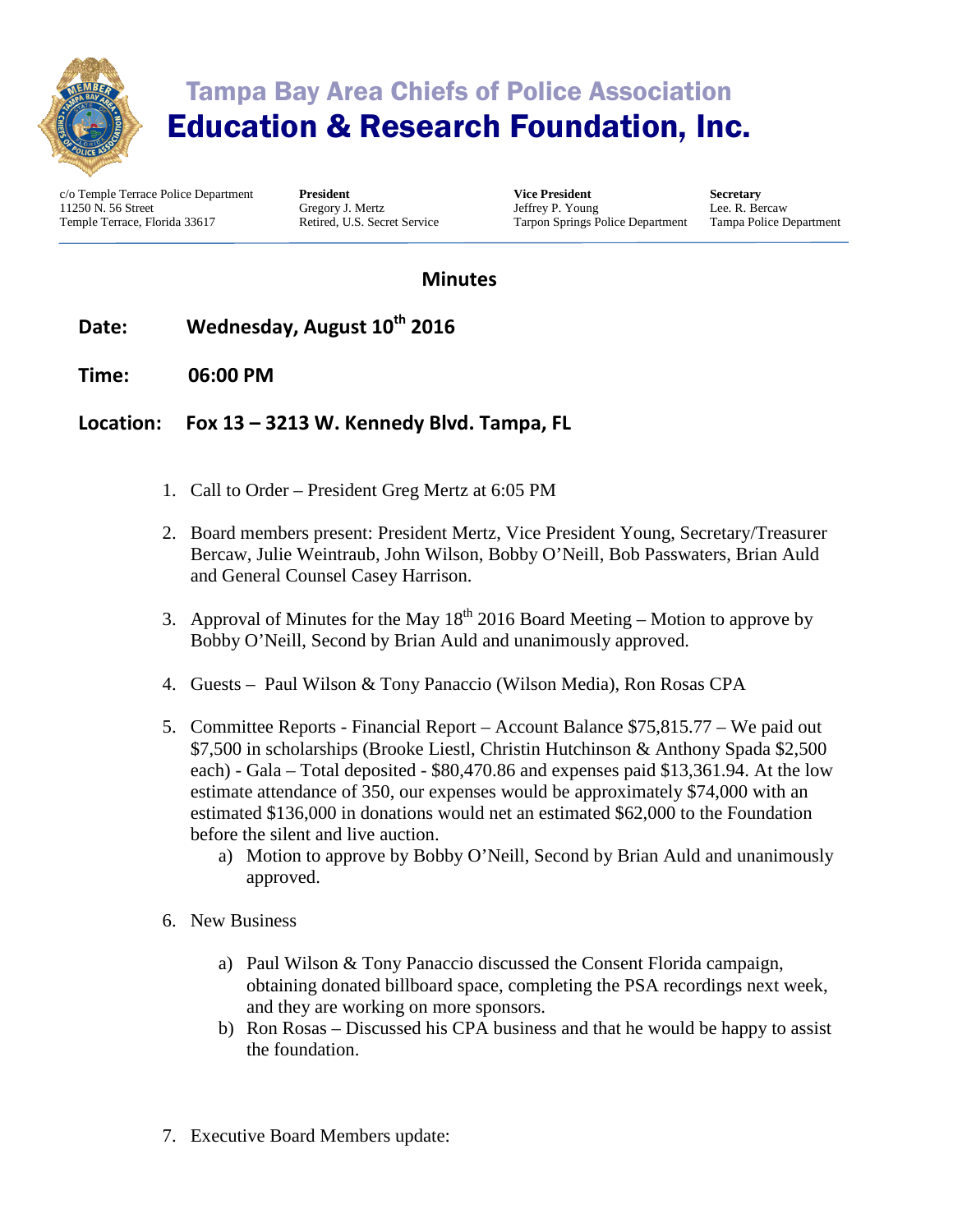

# Tampa Bay Area Chiefs of Police Association Education & Research Foundation, Inc.

c/o Temple Terrace Police Department 11250 N. 56 Street Temple Terrace, Florida 33617

**President** Gregory J. Mertz Retired, U.S. Secret Service

**Vice President** Jeffrey P. Young Tarpon Springs Police Department

**Secretary** Lee. R. Bercaw Tampa Police Department

- a) President Greg Mertz 1. Gala - Discussion
	- a) Gala Timeline
	- b) A potential back up key note speaker
	- c) Short video presentation for scholarship and award recipients
	- d) Julie Weintraub suggested a video on Consent FL with a personal touch
	- e) Julie Weintraub advised she would assist in the logistics of the Gala on the actual event day
	- f) Julie Weintraub recommended statistics from the Consent FL campaign displayed around the silent auction area. John Wilson agreed and believed having key bullet points in big print for all the attendees to read is crucial
	- g) Julie Weintraub suggested we use the "ask" donations through Qtego to help raise money.
		- 1. Tony Panaccio advised this would be a great way to raise funds for the Consent FL campaign and packages could be bundled for the "ask" donations.
	- h) The board agreed to promote the annual Tampa Police Memorial Run through our website and at the Gala.
	- i) It was discussed having a memento takeaway from the Gala
	- j) It was discussed having a safe ride program in place for the Gala and possibly coordinating with MADD and Uber
	- k) Casey Harrison discussed an impartiality waiver, liability insurance for the board and for the Gala. President Mertz advised he would email out the impartiality waiver for everyone's review and comments. The board agreed we needed liability insurance for the Gala and the Board. Casey Harrison advised he would about quotes.
	- l) The beer and wine donations are still pending
- b) President Mertz discussed the Golf Tournament on 12/05/16
- c) President Mertz discussed an executive board election at our next meeting.

8. Adjourn – 7:52 PM

**Next Meeting:** November  $9^{th}$  2016

#### 6:00 p.m. Location TBD